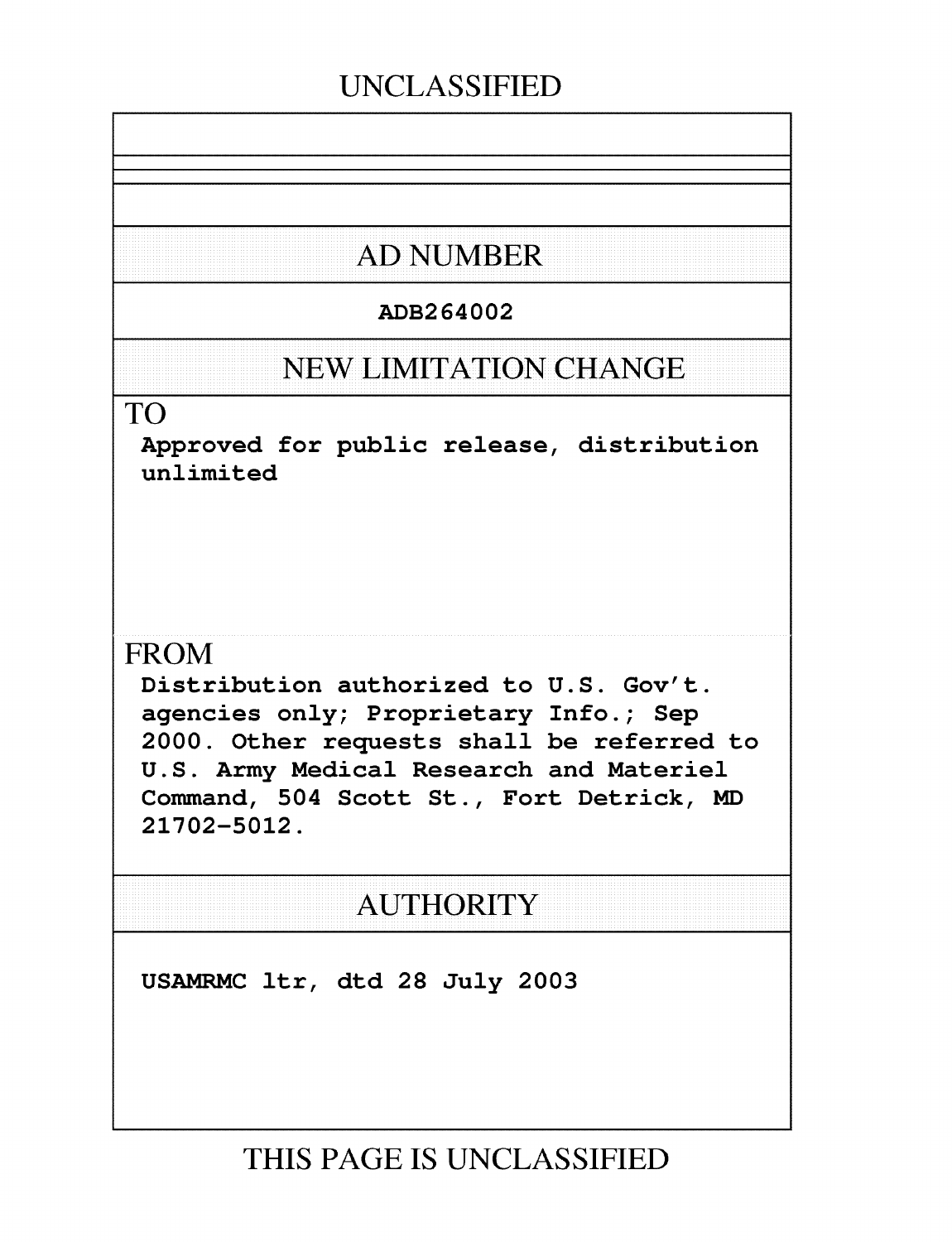AD

Award Number: DAMDl7-99-1-9066

TITLE: Novel Proteoglycan-Based Therapies for Breast Cancer

PRINCIPAL INVESTIGATOR: Ralph D. Sanderson, Ph.D.

CONTRACTING ORGANIZATION: University of Arkansas for Medical Sciences Little Rock, Arkansas 72205

REPORT DATE: September 2000

TYPE OF REPORT: Annual

PREPARED FOR: U.S. Army Medical Research and Materiel Command Fort Detrick, Maryland 21702-5012

DISTRIBUTION STATEMENT: Distribution authorized to U.S. Government agencies only (proprietary information, Sep 00). Other requests for this document shall be referred to U.S. Army Medical Research and Materiel Command, 504 Scott Street, Fort Detrick, Maryland 21702-5012.

The views, opinions and/or findings contained in this report are those of the author(s) and should not be construed as an official Department of the Army position, policy or decision unless so designated by other documentation.

# **20010306** 070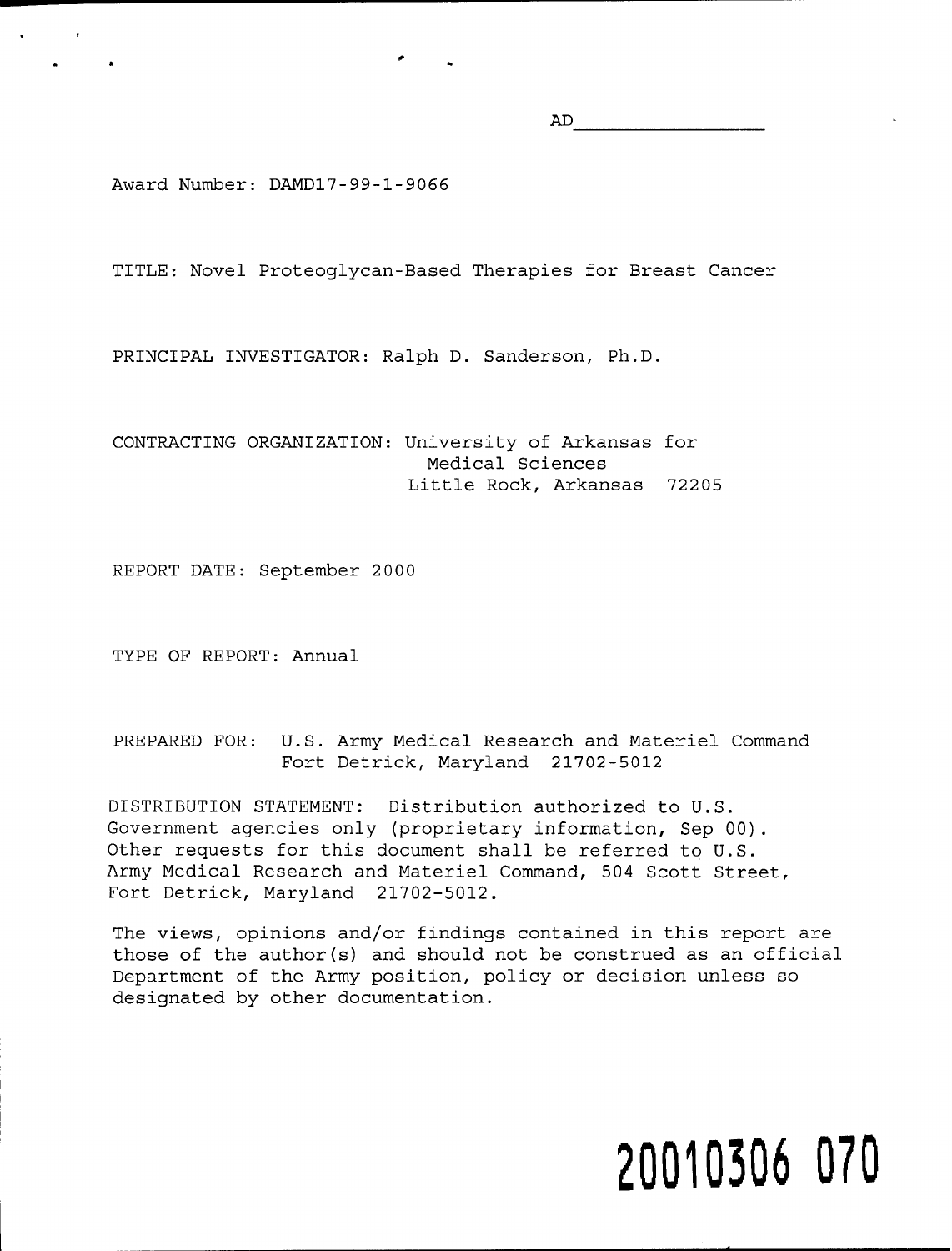#### NOTICE

USING GOVERNMENT DRAWINGS, SPECIFICATIONS, OR OTHER DATA INCLUDED IN THIS DOCUMENT FOR ANY PURPOSE OTHER THAN GOVERNMENT PROCUREMENT DOES NOT IN ANY WAY OBLIGATE THE U.S. GOVERNMENT. THE FACT THAT THE GOVERNMENT FORMULATED OR SUPPLIED THE DRAWINGS, SPECIFICATIONS, OR OTHER DATA DOES NOT LICENSE THE HOLDER OR ANY OTHER PERSON OR CORPORATION; OR CONVEY ANY RIGHTS OR PERMISSION TO MANUFACTURE, USE, OR SELL ANY PATENTED INVENTION THAT MAY RELATE TO THEM.

#### LIMITED RIGHTS **LEGEND**

Award Number: DAMD17-99-1-9066 Organization: University of Arkansas for Medical Sciences Location of Limited Rights Data (Pages):

Those portions of the technical data contained in this report marked as limited rights data shall not, without the written permission of the above contractor, be (a) released or disclosed outside the government, (b) used by the Government for manufacture or, in the case of computer software documentation, for preparing the same or similar computer software, or (c) used by a party other than the Government, except that the Government may release or disclose technical data to persons outside the Government, or permit the use of technical data by such persons, if (i) such release, disclosure, or use is necessary for emergency repair or overhaul or (ii) is a release or disclosure of technical data (other than detailed manufacturing or process data) to, or use of such data by, a foreign government that is in the interest of the Government and is required for evaluational or informational purposes, provided in either case that such release, disclosure or use is made subject to a prohibition that the person to whom the data is released or disclosed may not further use, release or disclose such data, and the contractor or subcontractor or subcontractor asserting the restriction is notified of such release, disclosure or use. This legend, together with the indications of the portions of this data which are subject to such limitations, shall be included on any reproduction hereof which includes any part of the portions subject to such limitations.

THIS TECHNICAL REPORT HAS BEEN REVIEWED AND IS APPROVED FOR PUBLICATION.

Kath H. Mon 116/61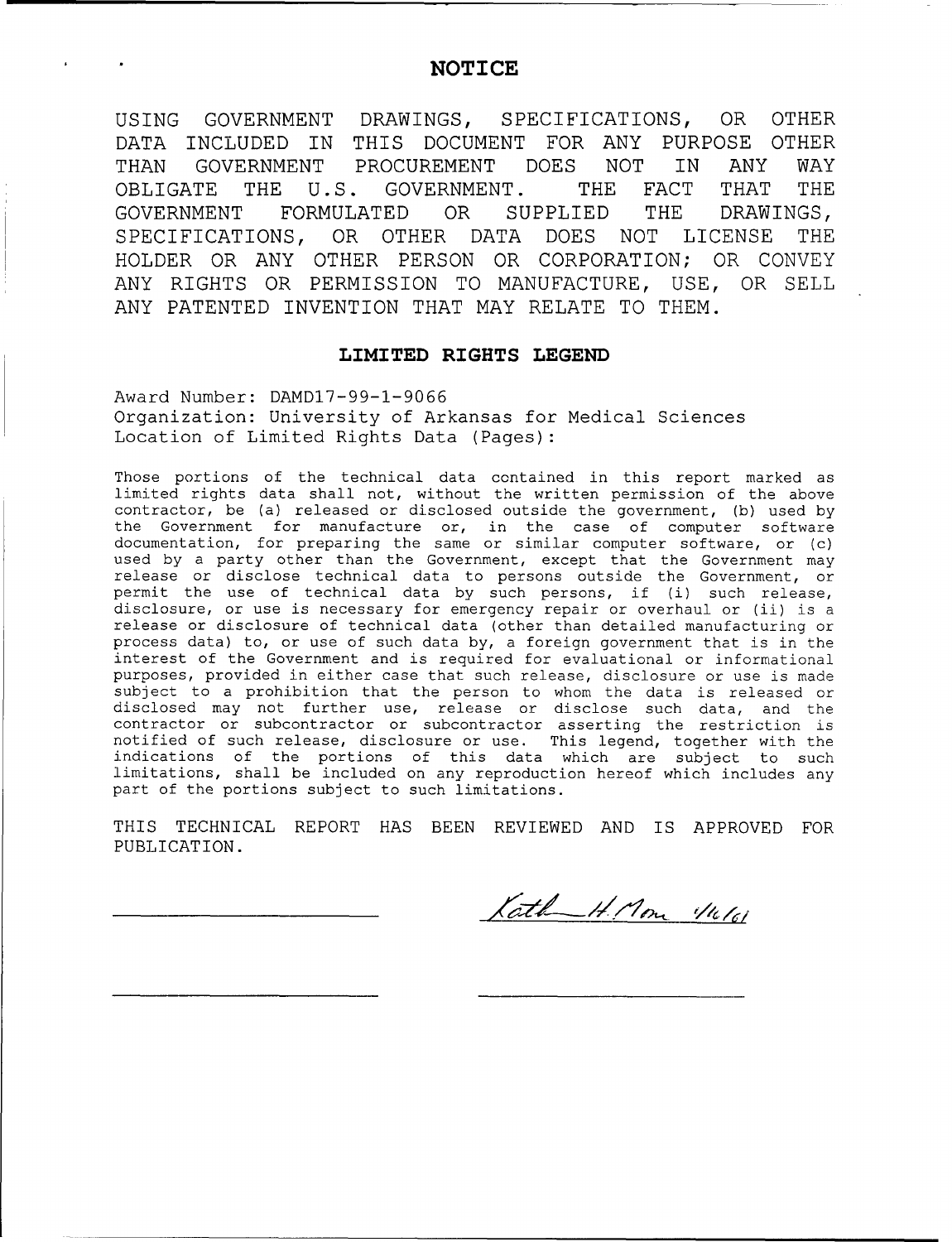| <b>REPORT DOCUMENTATION PAGE</b>                                                                                                                                                                                                                                                                                                                                                                                                                                                                                                                                                                                                                                                                                                                                                                                                                                                                                                                                                                                                                                                                                                                                                                                                                                                                                                                                                                                                                                                                                                                          |                                                    |                                                                   | Form Approved<br>OMB No. 074-0188                  |                                                                              |  |  |
|-----------------------------------------------------------------------------------------------------------------------------------------------------------------------------------------------------------------------------------------------------------------------------------------------------------------------------------------------------------------------------------------------------------------------------------------------------------------------------------------------------------------------------------------------------------------------------------------------------------------------------------------------------------------------------------------------------------------------------------------------------------------------------------------------------------------------------------------------------------------------------------------------------------------------------------------------------------------------------------------------------------------------------------------------------------------------------------------------------------------------------------------------------------------------------------------------------------------------------------------------------------------------------------------------------------------------------------------------------------------------------------------------------------------------------------------------------------------------------------------------------------------------------------------------------------|----------------------------------------------------|-------------------------------------------------------------------|----------------------------------------------------|------------------------------------------------------------------------------|--|--|
| Public reporting burden for this collection of information is estimated to average 1 hour per response, including the time for reviewing instructions, searching existing data sources, gathering<br>and maintaining the data needed, and completing and reviewing this collection of information. Send comments regarding this burden estimate or any other aspect of this collection of<br>information, including suggestions for reducing this burden to Washington Headquarters Services, Directorate for Information Operations and Reports, 1215 Jefferson Davis Highway, Suite<br>1204, Arlington, VA 22202-4302, and to the Office of Management and Budget, Paperwork Reduction Project (0704-0188), Washington, DC 20503                                                                                                                                                                                                                                                                                                                                                                                                                                                                                                                                                                                                                                                                                                                                                                                                                        |                                                    |                                                                   |                                                    |                                                                              |  |  |
| 1. AGENCY USE ONLY (Leave blank)                                                                                                                                                                                                                                                                                                                                                                                                                                                                                                                                                                                                                                                                                                                                                                                                                                                                                                                                                                                                                                                                                                                                                                                                                                                                                                                                                                                                                                                                                                                          | <b>2. REPORT DATE</b><br>September 2000            | 3. REPORT TYPE AND DATES COVERED<br>Annual (1 Sep 99 - 31 Aug 00) |                                                    |                                                                              |  |  |
| <b>4. TITLE AND SUBTITLE</b><br>Novel Proteoglycan-Based Therapies for Breast Cancer                                                                                                                                                                                                                                                                                                                                                                                                                                                                                                                                                                                                                                                                                                                                                                                                                                                                                                                                                                                                                                                                                                                                                                                                                                                                                                                                                                                                                                                                      |                                                    | <b>5. FUNDING NUMBERS</b><br>DAMD17-99-1-9066                     |                                                    |                                                                              |  |  |
| 6. AUTHOR(S)<br>Ralph D. Sanderson, Ph.D.                                                                                                                                                                                                                                                                                                                                                                                                                                                                                                                                                                                                                                                                                                                                                                                                                                                                                                                                                                                                                                                                                                                                                                                                                                                                                                                                                                                                                                                                                                                 |                                                    |                                                                   |                                                    |                                                                              |  |  |
| 7. PERFORMING ORGANIZATION NAME(S) AND ADDRESS(ES)<br>University of Arkansas for Medical Sciences<br>Little Rock, Arkansas 72205<br>E-MAIL:                                                                                                                                                                                                                                                                                                                                                                                                                                                                                                                                                                                                                                                                                                                                                                                                                                                                                                                                                                                                                                                                                                                                                                                                                                                                                                                                                                                                               |                                                    |                                                                   | 8. PERFORMING ORGANIZATION<br><b>REPORT NUMBER</b> |                                                                              |  |  |
| SandersonRalphD@exchange.uams.edu<br>9. SPONSORING / MONITORING AGENCY NAME(S) AND ADDRESS(ES)<br>U.S. Army Medical Research and Materiel Command<br>Fort Detrick, Maryland 21702-5012                                                                                                                                                                                                                                                                                                                                                                                                                                                                                                                                                                                                                                                                                                                                                                                                                                                                                                                                                                                                                                                                                                                                                                                                                                                                                                                                                                    |                                                    | <b>10. SPONSORING / MONITORING</b><br><b>AGENCY REPORT NUMBER</b> |                                                    |                                                                              |  |  |
| <b>11. SUPPLEMENTARY NOTES</b>                                                                                                                                                                                                                                                                                                                                                                                                                                                                                                                                                                                                                                                                                                                                                                                                                                                                                                                                                                                                                                                                                                                                                                                                                                                                                                                                                                                                                                                                                                                            |                                                    |                                                                   |                                                    |                                                                              |  |  |
| 12a. DISTRIBUTION / AVAILABILITY STATEMENT<br>DISTRIBUTION STATEMENT: Distribution authorized to U.S. Government agencies only (proprietary information,<br>Sep 00). Other requests for this document shall be referred to U.S. Army Medical Research and Materiel Command,<br>504 Scott Street, Fort Detrick, Maryland 21702-5012.                                                                                                                                                                                                                                                                                                                                                                                                                                                                                                                                                                                                                                                                                                                                                                                                                                                                                                                                                                                                                                                                                                                                                                                                                       |                                                    |                                                                   |                                                    | <b>12b. DISTRIBUTION CODE</b>                                                |  |  |
| 13. ABSTRACT (Maximum 200 Words)                                                                                                                                                                                                                                                                                                                                                                                                                                                                                                                                                                                                                                                                                                                                                                                                                                                                                                                                                                                                                                                                                                                                                                                                                                                                                                                                                                                                                                                                                                                          |                                                    |                                                                   |                                                    |                                                                              |  |  |
| Heparan sulfate proteoglycans (HSPGs) are a new class of tumor suppressors. The focus of this project is to test novel<br>proteoglycan based therapies for the treatment of breast cancer. In the first objective, the ability of neoproteoglycans<br>(nPGs) to mimic the anti-tumor activities of naturally occurring proteoglycans is evaluated. In the first year we have<br>successfully produced nPGs with different glycosaminoglycan chains coupled to a protein scaffold. SDS-PAGE analysis<br>confirms nPG production and indicates contamination with glycosaminoglycan chains not coupled to protein. nPG is<br>isolated by size exclusion chromatography and the resulting fractions evaluated for anti-cancer activity. Surprisingly, the<br>low molecular weight fractions, containing glycosaminoglycan chains only, reduce breast cancer cell viability while the nPG<br>containing fractions do not. Therefore, neoglycans, possibly composed of glycosaminoglycan chains coupled to each other,<br>were produced and these reduce breast cancer cell viability. In the second objective, a gene therapy approach is tested<br>utilizing the HSPG gene syndecan-1. Tagged full length and truncated human syndecan-1 genes have been constructed<br>and initial studies in mice completed, with inconclusive results. This project is the first attempt to use HSPG genes<br>therapeutically and to produce nPGs and neoglycans for anti-cancer therapy. Results of this first year of work highlight the<br>potential of this strategy. |                                                    |                                                                   |                                                    |                                                                              |  |  |
| <b>14. SUBJECT TERMS</b><br>Breast Cancer                                                                                                                                                                                                                                                                                                                                                                                                                                                                                                                                                                                                                                                                                                                                                                                                                                                                                                                                                                                                                                                                                                                                                                                                                                                                                                                                                                                                                                                                                                                 |                                                    |                                                                   |                                                    | <b>15. NUMBER OF PAGES</b><br>12                                             |  |  |
|                                                                                                                                                                                                                                                                                                                                                                                                                                                                                                                                                                                                                                                                                                                                                                                                                                                                                                                                                                                                                                                                                                                                                                                                                                                                                                                                                                                                                                                                                                                                                           |                                                    |                                                                   |                                                    | 16. PRICE CODE                                                               |  |  |
| <b>17. SECURITY CLASSIFICATION</b><br>OF REPORT                                                                                                                                                                                                                                                                                                                                                                                                                                                                                                                                                                                                                                                                                                                                                                                                                                                                                                                                                                                                                                                                                                                                                                                                                                                                                                                                                                                                                                                                                                           | <b>18. SECURITY CLASSIFICATION</b><br>OF THIS PAGE | <b>19. SECURITY CLASSIFICATION</b><br><b>OF ABSTRACT</b>          |                                                    | <b>20. LIMITATION OF ABSTRACT</b>                                            |  |  |
| Unclassified<br>NSN 7540-01-280-5500                                                                                                                                                                                                                                                                                                                                                                                                                                                                                                                                                                                                                                                                                                                                                                                                                                                                                                                                                                                                                                                                                                                                                                                                                                                                                                                                                                                                                                                                                                                      | Unclassified                                       | Unclassified                                                      |                                                    | Unlimited<br>Standard Form 298 (Rev. 2-89)<br>Proscribed by ANSI Std. 730-18 |  |  |

| Prescribed by ANSI Std. Z39-18 |  |  |
|--------------------------------|--|--|
| 298-102                        |  |  |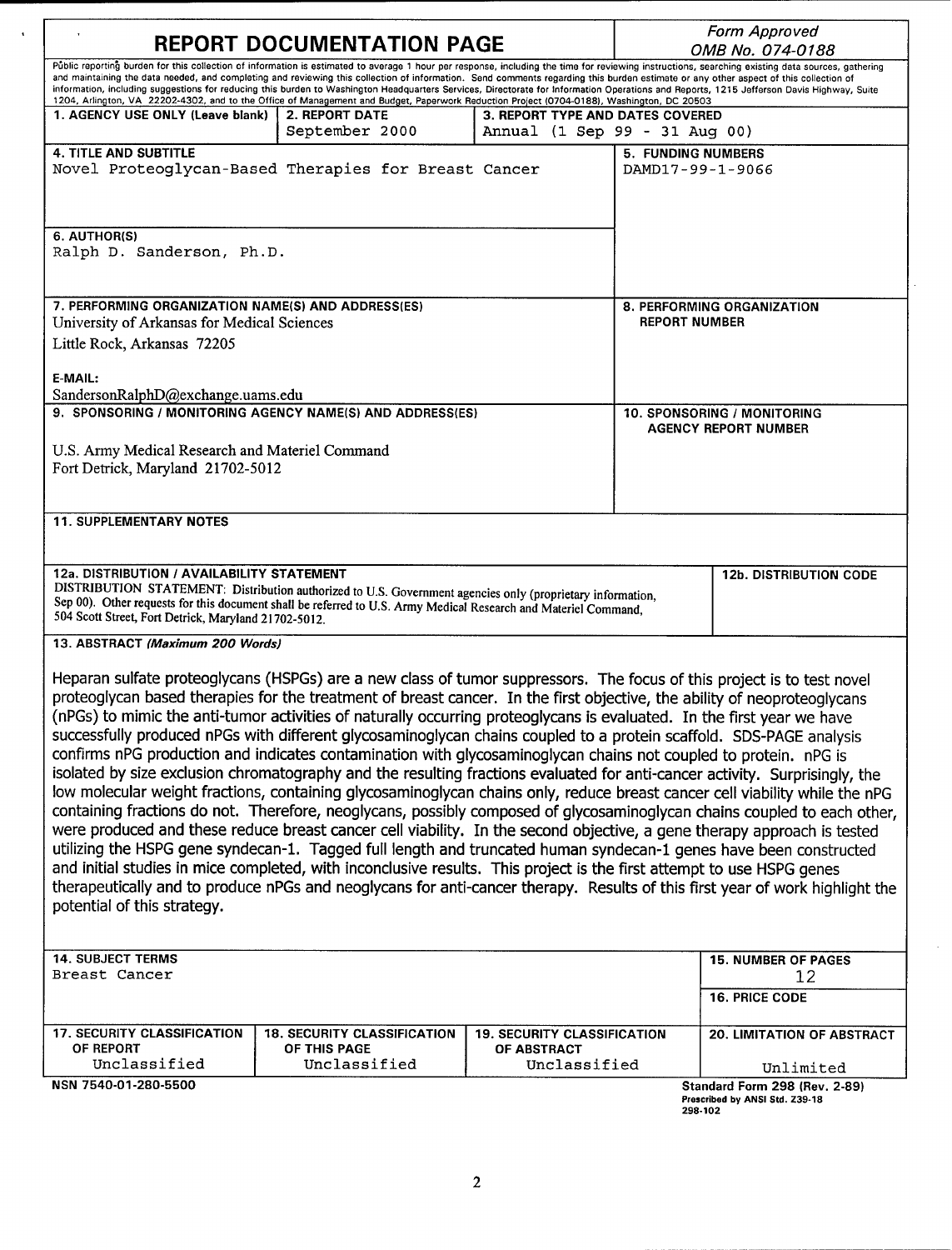## **Table of Contents**

 $\label{eq:2} \begin{split} \mathcal{L}^{(1)}&=\mathcal{L}^{(1)}\left(\mathcal{L}^{(1)}\right)\\ &=\mathcal{L}^{(1)}\left(\mathcal{L}^{(1)}\right)\\ &=\mathcal{L}^{(1)}\left(\mathcal{L}^{(1)}\right)\\ &=\mathcal{L}^{(1)}\left(\mathcal{L}^{(1)}\right)\\ &=\mathcal{L}^{(1)}\left(\mathcal{L}^{(1)}\right)\\ &=\mathcal{L}^{(1)}\left(\mathcal{L}^{(1)}\right)\\ &=\mathcal{L}^{(1)}\left(\mathcal{L}^{(1)}\right)\\ &=\mathcal{L}^{($ 

 $\sim 10^6$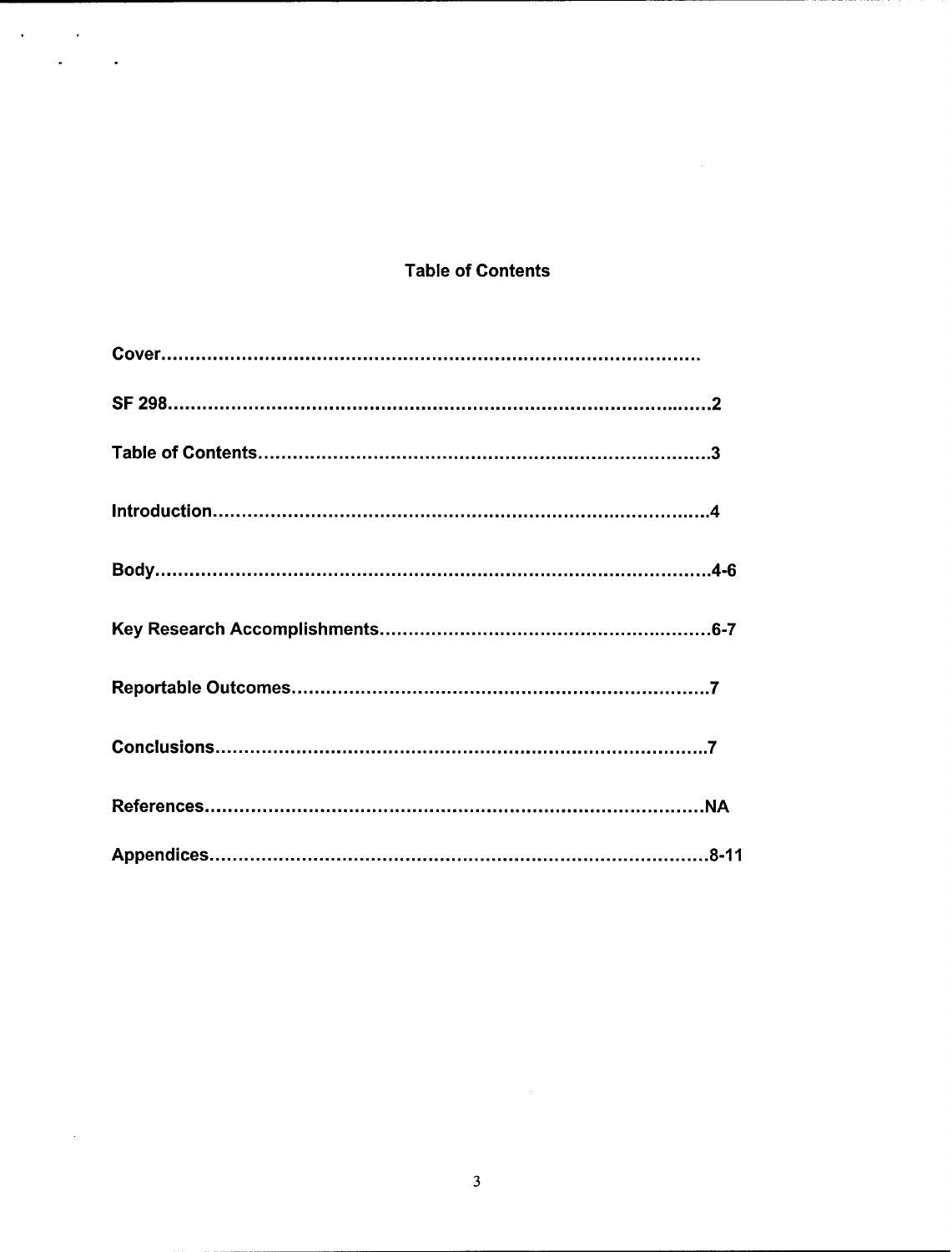## **INTRODUCTION:**

Current data strongly support the idea that heparan sulfate proteoglycans (HSPGs) represent a new class of tumor suppressors. When syndecan-1, a HSPG, is lost from the surface of mammary epithelia, the cells lose their epithelial morphology, invade collagen gels and exhibit characteristics of neoplastic growth. When transfected with the cDNA for syndecan-1, transformed mammary epithelial cells regain the epithelial morphology and lose neoplastic growth characteristics. Remarkably, addition of purified intact syndecan-1 ectodomain to tumor cells inhibits growth in culture and induces apoptosis. These growth inhibitory activities are not exclusive to syndecan-1 because the HSPGs glypican-1 and betaglycan have similar affects on tumors. The work of this proposal focuses on the development of novel proteoglycan-based therapies that will stop the growth and perhaps kill breast tumor cells. Because the anti-tumor effects are not specific to any one HSPG we propose in the first objective to construct neoproteoglycans (nPGs) that will potentially mimic the activities of naturally occurring HSPGs. nPGs will be produced by coupling heparin or other glycosaminoglycan chains to human serum albumin (HSA). These molecules will be characterized and analyzed for anti-tumor effects when added to cells in culture or injected directly into established tumors growing in the mammary fat pad of nude mice. The second objective of this project is to transfer the syndecan-1 gene directly in breast tumors growing in nude or SCID mice. Following gene transfer the effects of syndecan-1 expression on tumor growth will be analyzed. This project represents the first attempt to use HSPGs as anticancer therapy.

## BODY:

Task 1: To produce and characterize neoproteoglycans (nPGs) and test their efficacy in inhibiting tumor growth in vitro and in vivo (months 1-36).

- Prepare and characterize nPGs using various glycosaminoglycans (heparin, heparan sulfate, chondroitin sulfate) and HSA (1-6 months).
- Test nPGs in cell culture for their ability to inhibit tumor cell growth (months 7-18).

Heparin and chondroitin sulfate are covalently coupled to HSA by carbodiimide condensation reaction generating nPGH and nPGCS, respectively. Following the coupling reaction, the preparations are buffer exchanged into water by extensive spin column filtration or dialysis. To confirm nPG production, reaction products are separated by SDS-PAGE on 12% gels and the protein content visualized by coomassie staining followed by alcian blue staining to reveal glycosaminoglycan content (Figure 1).

Attachment of glycosaminoglycan chains to HSA should generate a heterogeneous population of molecules due to the variation in the number of glycosaminoglycan chains incorporated and the size of the individual glycosaminoglycan chains. The 66 kDa HSA band is not visible by coomassie staining suggesting that coupling to glycosaminoglycan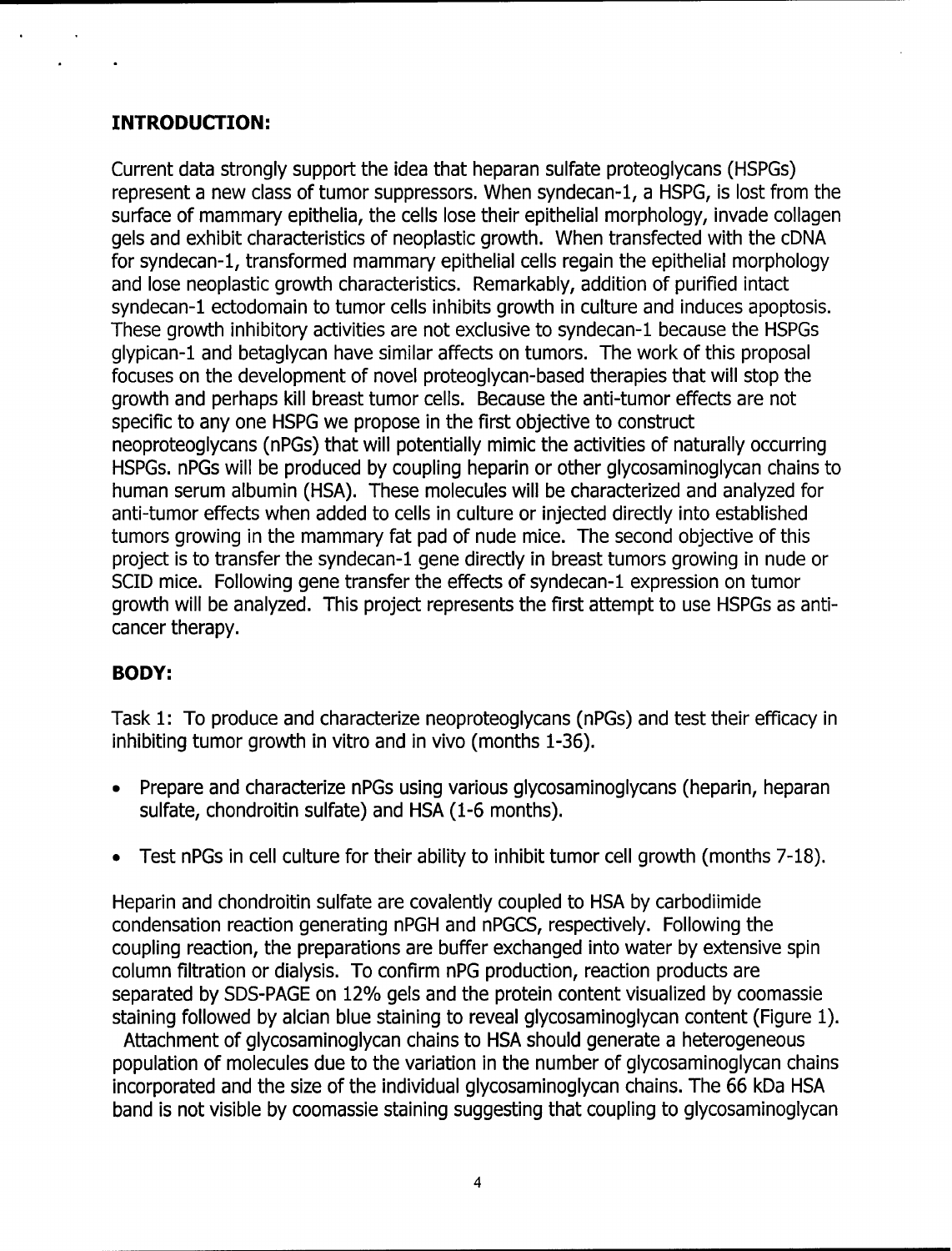This page contains proprietary information

chains has occurred (Figure 1, Panel A, Lanes 3 and 5). High molecular weight nPGs and low molecular weight unincorporated glycosaminoglycan chains are apparent following alcian blue staining (Figure 1, Panel B, Lanes 3 and 5). Polysaccharide lyase treatment removes glycosaminoglycan chains and reveals the 66 kDa protein scaffold of each nPG (Figure 1, Panels A, and B, Lanes 4 and 6).

Several breast cancer cell lines including MCF-7, MDA-MB-231, MDA-MB-435, and MDA-MB-436 were treated with nPGH and nPGCS and cell viability was determined by MTT assay. Results from a representative experiment demonstrate that nPGH and nPGCS treatment of breast cancer cell lines significantly reduces cell viability. Simply mixing HSA and glycosaminoglycan chains does not affect cell viability, confirming that the carbodiimide coupling reactions is required for activity.

The carbodiimide condensation reaction products include nPG and excess glycosaminoglycan chains (Figure 1, Panel B). Because varying number and sizes of glycosaminoglycan chains are added to the HSA scaffold (66 kDa) the resulting nPG is a heterogeneous population of molecules greater than 66 kDa in size. The remaining low molecular weight alcian blue staining material is excess glycosaminoglycan chains that could presumably block nPG activity. Therefore, the reaction products were separated by size exclusion chromatography using a Superdex 200 column. Fractions were collected and buffer exchanged. SDS-PAGE analysis shows fractions containing nPGH (Figure 3, Panel A, lanes 33-34), nPGH and heparin not bound to protein (Figure 3, Panel A, lanes 35-41), and lower molecular weight heparin only (Figure 3, Panels A and B, lanes 37-52). Each fraction was evaluated in a cell viability experiment. Surprisingly, the low molecular weight fractions 47-52 that do not contain a protein scaffold greatly reduced cell viability while the nPG containing fractions 33-41 did not (data not shown). With this result in mind, coupling reactions were set up with glycosaminoglycan chains only and the products tested for the ability to reduce the cell viability of several breast cancer cell lines including MCF-7, MDA-MB-435, MDA-MB-436, and MDA-MB-231. The results are shown in Figure 4, Panels  $A - D$ . Neoglycans, possibly composed of glycosaminoglycan chains coupled to each other, very effectively reduce breast cancer cell viability whereas unmodified glycosaminoglycan chains do not. Therefore, a protein scaffold is not required for the production of molecules that actively lower breast cancer cell viability.

Task 2: To determine if transfer of the syndecan-1 gene into breast cancer tumors is a viable therapeutic approach (months 1-36)

- \* Prepare liposomal and retroviral vectors for transfer of the syndecan-1 gene (months 1-12).
- Inject vectors into tumors growing in nude mice, confirm syndecan-1 expression and determine effects on tumor growth and viability (months 18-36).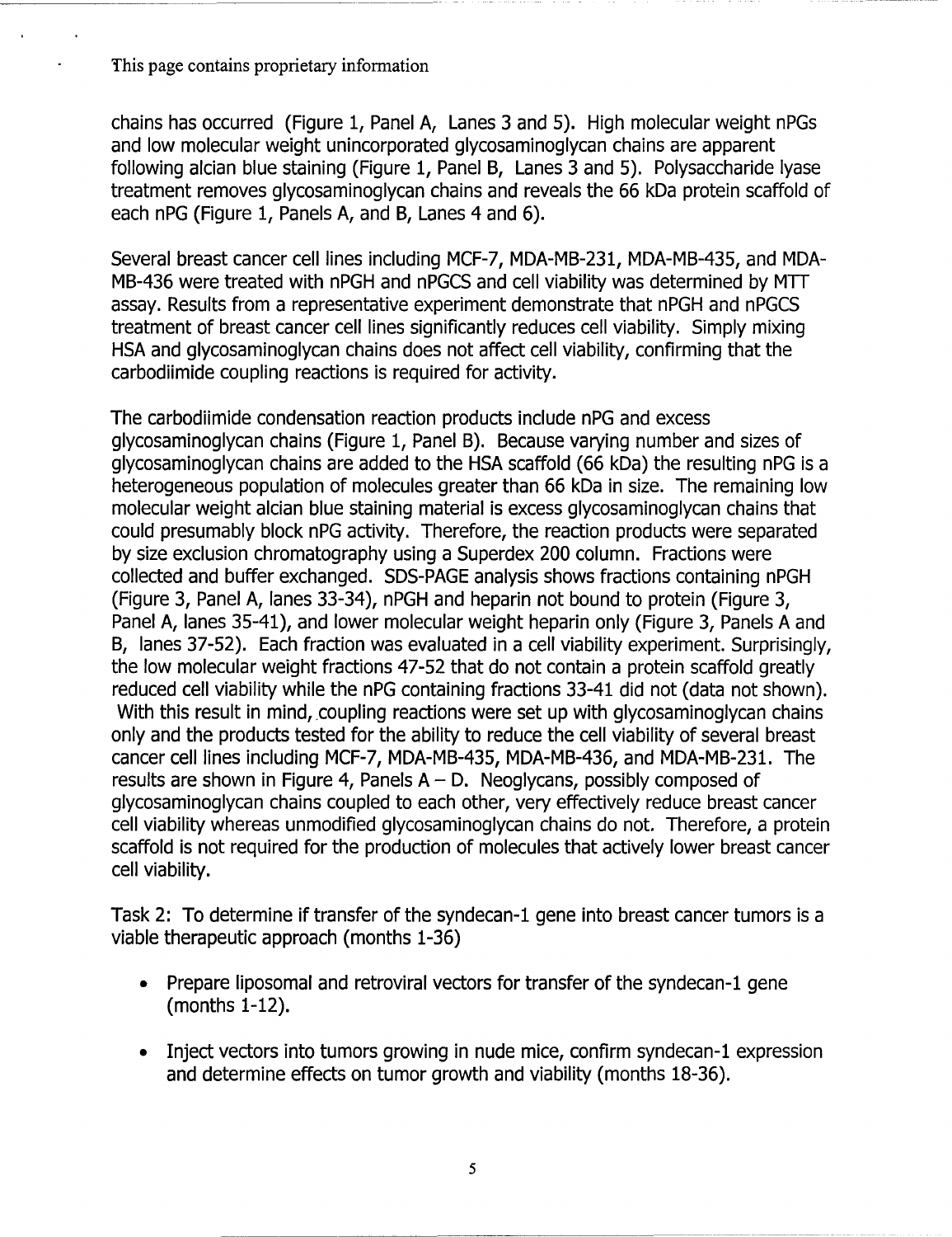This page contains proprietary information

Syndecan-1 expression was characterized on several breast cancer cell lines including MCF-7, MDA-MB-231, MDA-MB-435, MDA-MB-436, and Hs578t. Each of these cell lines does express syndecan-1 on the cell surface. Therefore, for the purpose of distinguishing native syndecan-1 from syndecan-1 expressed from transferred gene cassettes a c-myc tag was incorporated into the human syndecan-1 gene construct by site directed mutagenesis. Primers for the production of three syndecan-1 gene cassettes including a full-length cassette and two truncated constructs have been engineered and used to PCR amplify the appropriate DNA fragments. Expression of the truncated cassettes will generate syndecan-1 that will be secreted instead of found on the cell surface. The three syndcan-1 constructs have been cloned in plasmid vectors.

In vivo experiments to test the effect of increased syndecan-1 expression on tumor growth have begun. MDA-MB-231 breast cancer cells were injected into the mammary fat pad of SCID mice and tumors were established. Plasmid DNA only or plasmid DNA containing the full-length human syndecan-1 gene cassette was electroporated into tumors two times per week for several weeks. Tumor growth was measured every other day and at the end of the experiment the animals were sacrificed and the tumors excised and stained for syndecan-1 expression. The results showed no reduction in tumor size however, the tumors were initially very small and did not grow appreciably regardless of treatment. The data from the tumor staining was questionable due to technical error. The expression of the therapeutic gene could not be confirmed and therefore, this experiment is inconclusive.

### KEY RESEARCH **ACCOMPLISHMENTS:**

Task **1.**

- Neoproteoglycans have been prepared by carbodiimide condensation reaction.
- Neoproteoglycan production has been confirmed by SDS-PAGE analysis.
- Unseparated reaction products reduce breast cancer cell viability.
- Size exclusion chromatography separates nPG from excess glycosaminoglycan chains.
- Low molecular weight fractions reduce cell viability while high molecular weight fractions containing nPG do not.
- Neoglycans, composed of glycosaminoglycan chains only, reduce breast cancer cell viability.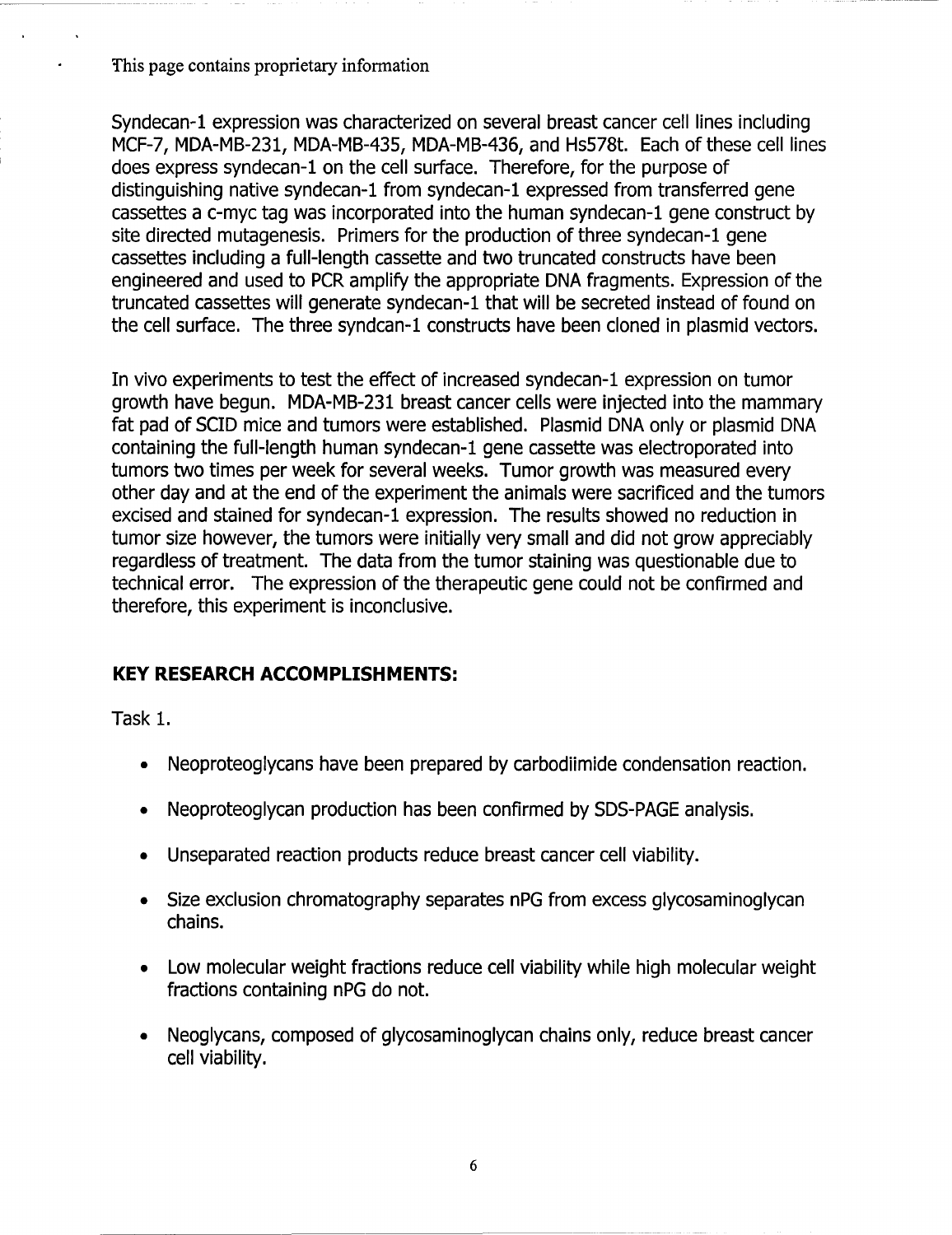This page contains proprietary information

Task 2.

- A c-myc tag has been added to the human syndecan-1 gene.
- Full length and two truncated human syndecan-1 gene cassettes have been PCR amplified and cloned.
- Treatment of breast cancer tumors in mice with the full-length human syndecan-1 gene has been attempted.

## REPORTABLE **OUTCOMES:**

- **"\* A** neoglycan manuscript is in preparation.
- "• **A** provisional patent entitled "Synthetic, Highly Charged Molecules and Uses Thereof" was filed on January **8,** 1999 and the patent application filed January 7, 2000.

# **CONCLUSIONS:**

The first objective to construct nPGs and test the efficacy in inhibiting the growth of breast cancer cells has yielded very interesting and surprising results. Following production, the nPGs were separated from excess glycosaminoglycan chains and fractions were evaluated for reduction in tumor cell viability. The results indicate that low molecular weight moieties devoid of protein greatly reduce cancer cell viability. Production and evaluation of neoglycans, carbodiimide condensation reaction products containing glycosaminoglycan chains and no protein, demonstrates that these molecules effectively reduce breast cancer cell viability whereas untreated glycosaminoglycan chains do not. Neoglycan production and evaluation as an anti-cancer therapy is completely novel and a very exciting outcome of the proposed work.

The second objective of the proposal is to transfer syndecan-1 gene constructs into breast cancer cells lines and tumors growing in mice to test the ability of this tumor suppressor gene to slow growth. Several different syndecan-1 gene cassettes have been produced during this year and the full-length syndecan-1 gene has been electroporated into established breast cancer tumors in mice. While the results of the in vivo study were inconclusive, we are confident that we have worked out the technical difficulties and will address this important question. This work represents the first attempt to use HSPGs and to construct nPGs and neoglycans for the purpose of anticancer therapy. After the first year of investigation the potential of this strategy is evident.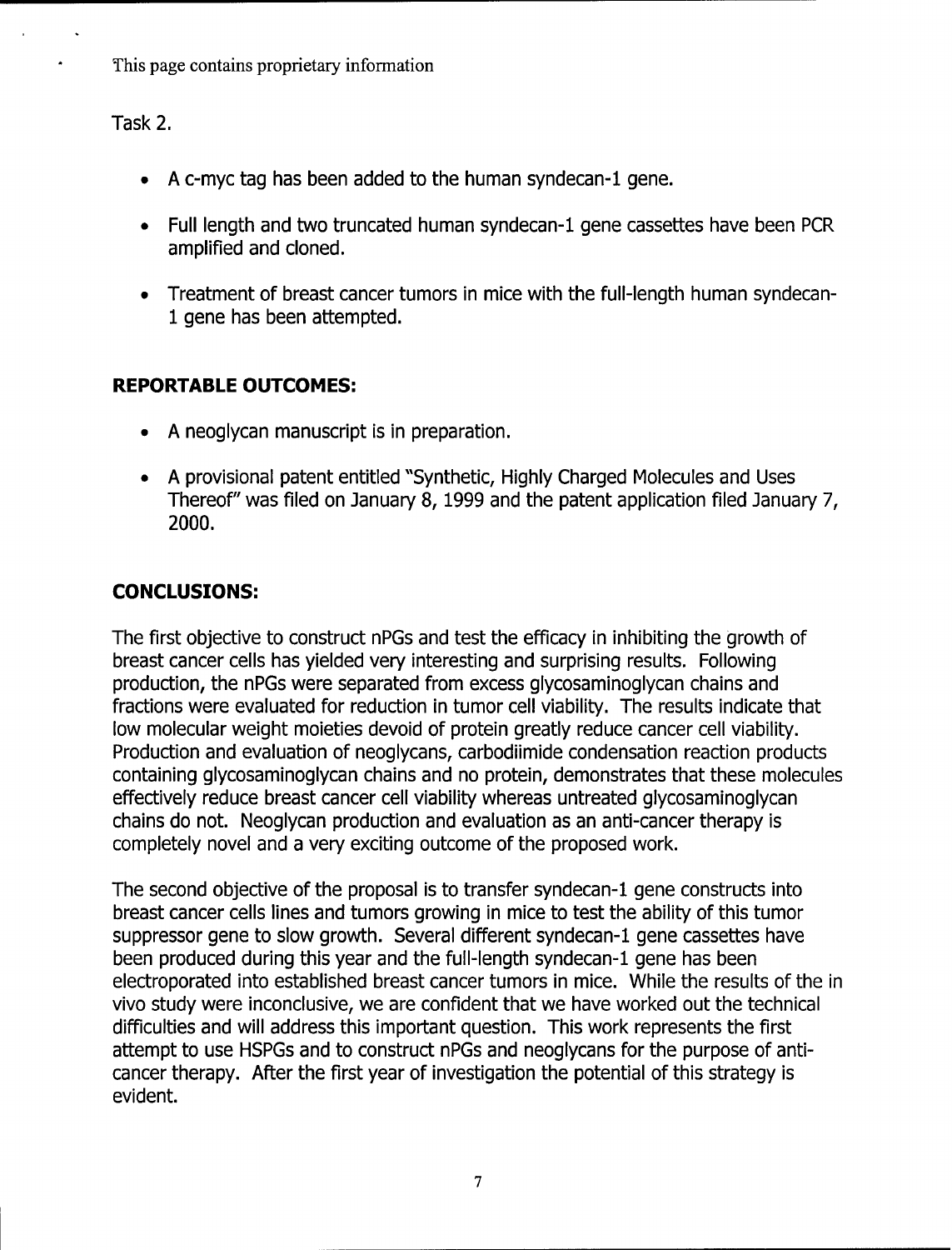This page contains proprietary data



Figure 1. nPGs produced by carbodiimide condensation reaction. Both panels show SDS-PAGE separation of reaction products. Panel A is stained with coomassie blue revealing the protein content of the reactions. In Panel B the same gel is additionally stained with alcian blue to display the glycosaminoglycan content. Lanes 1 contain molecular weight standards. Lanes 3 and 4 contain nPGH untreated and heparinase treated, respectively. Lanes 5 are the intact nPGCS and lanes 6. are chondroitinase treated nPGCS.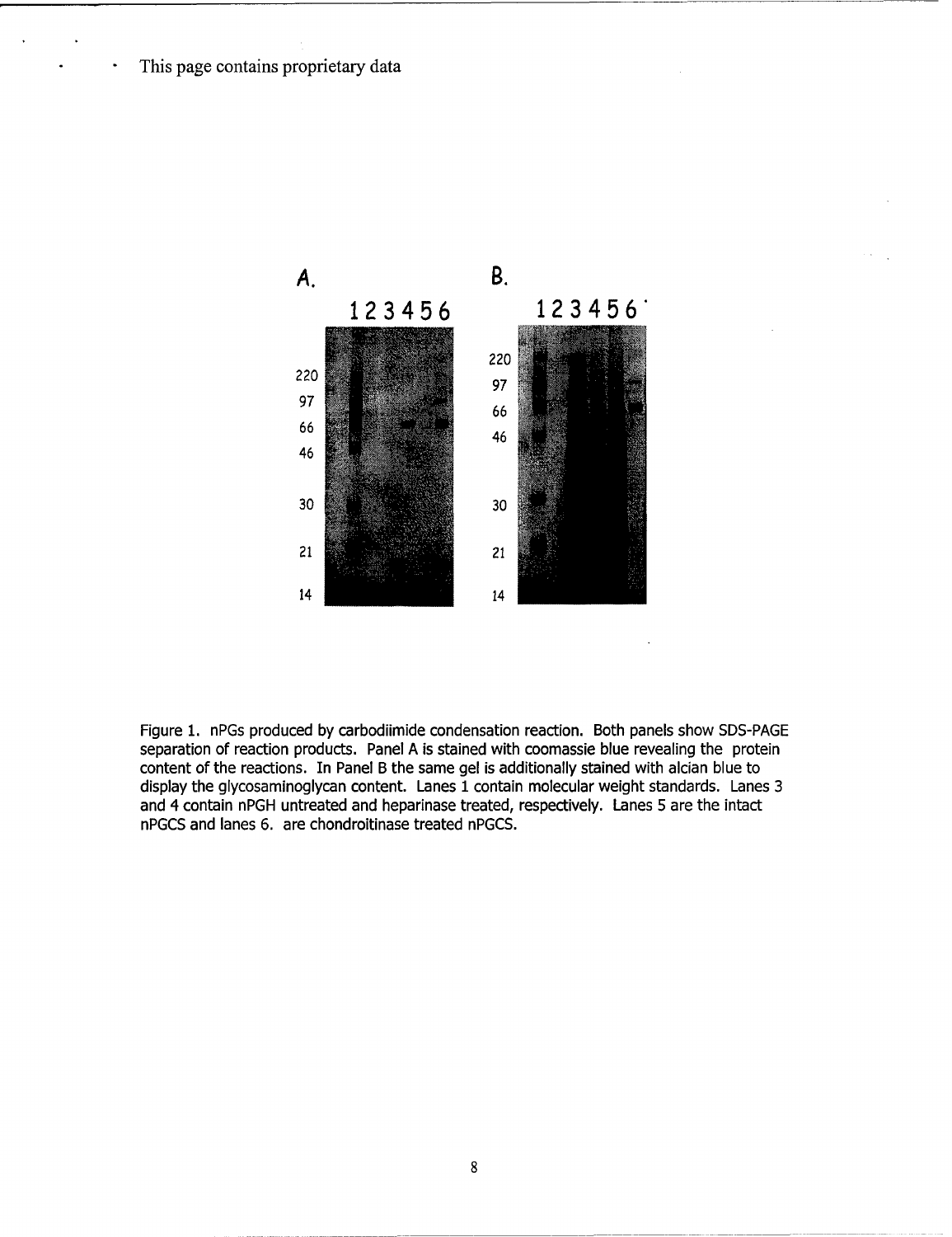This page contains proprietary data

.

 $\bar{z}$ 

 $\bullet$ 



Figure 2. nPGH and nPGCS reduce breast cancer cell viability. MCF-7 breast cancer cells were treated with media only (column 1), a mixture of heparin and HSA (column 2), nPGCS (column 3) and nPGH (column 4). Following a 48 hour incubation at  $37^{\circ}$ C, cell viability was determined by MTT assay. Experiments were performed in triplicate.

**9**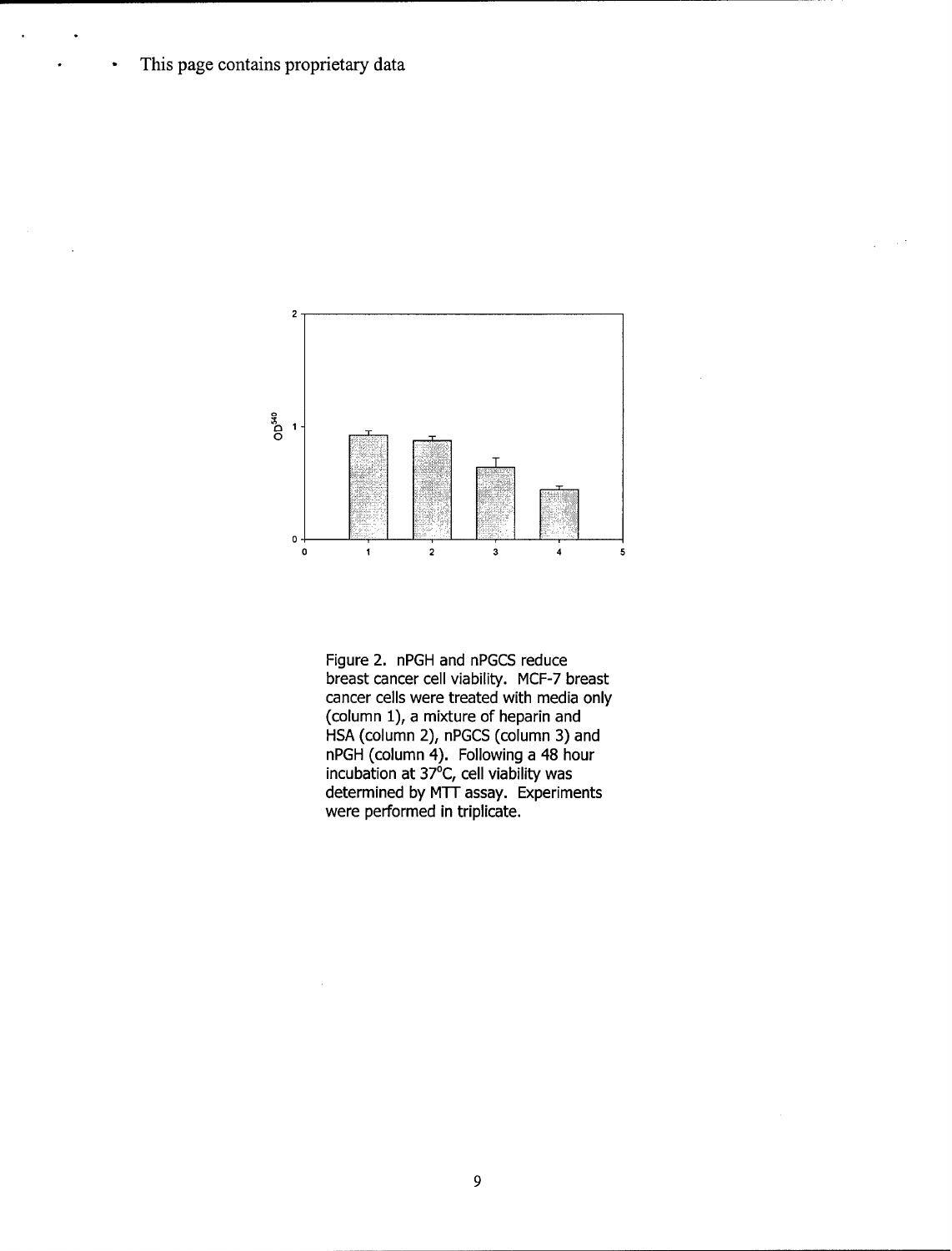This page contains proprietary data

 $\ddot{\phantom{1}}$ 

**A.** 33 35 37 39 41 **-** Figure **3.** nPGH is separated S..glycosaminoglycan chains by numbered along the top of  $\overline{\phantom{a}}$  .  $\overline{\phantom{a}}$  and  $\overline{\phantom{a}}$  and  $\overline{\phantom{a}}$  and  $\overline{\phantom{a}}$  and  $\overline{\phantom{a}}$  and  $\overline{\phantom{a}}$  and  $\overline{\phantom{a}}$  and  $\overline{\phantom{a}}$  and  $\overline{\phantom{a}}$  and  $\overline{\phantom{a}}$  and  $\overline{\phantom{a}}$  and  $\overline{\phant$ 

from low molecular weight size exclusion chromatography. Fractions are visualized **by** SDS-PAGE and alcian blue staining. Fractions are



10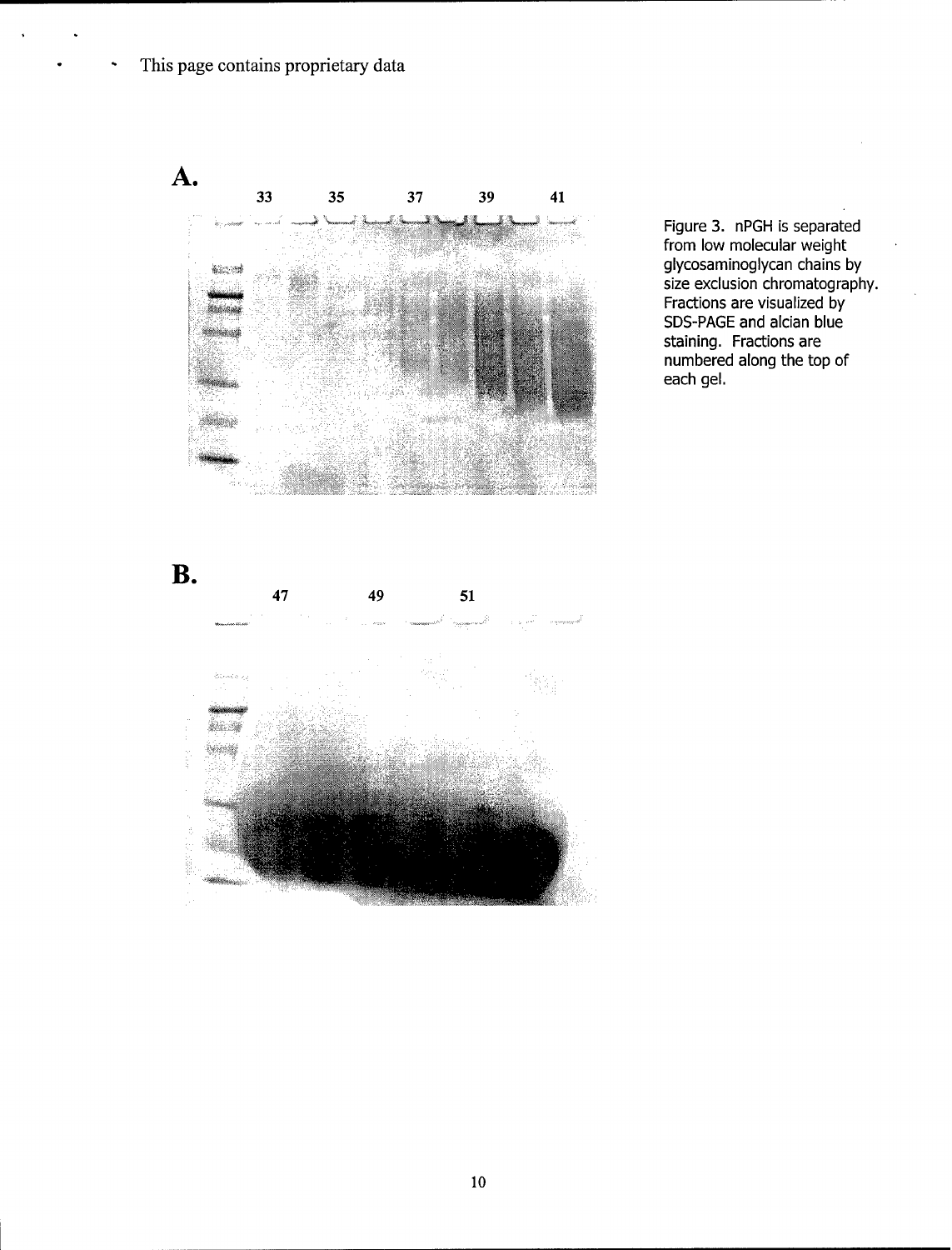Ċ,



Figure 4. Neoglycans reduce breast cancer cell viability. MCF-7 (Panel A.), MDA-MB-231 (Panel B.), MDA-MB-435 (Panel C.), and MDA-MB-436 (Panel D.) breast cancer cells were treated in triplicate with media only (columns 1.), dexamethasone (columns 2.), heparin (columns 3.), chondroitin sulfate (columns 4.), heparin neoglycan (columns  $5 - 6$ .), and chondroitin sulfate neoglycan (columns 7.  $- 8$ .) for 48 hours at 37<sup>o</sup> C. Cell viability was determined by MTT assay.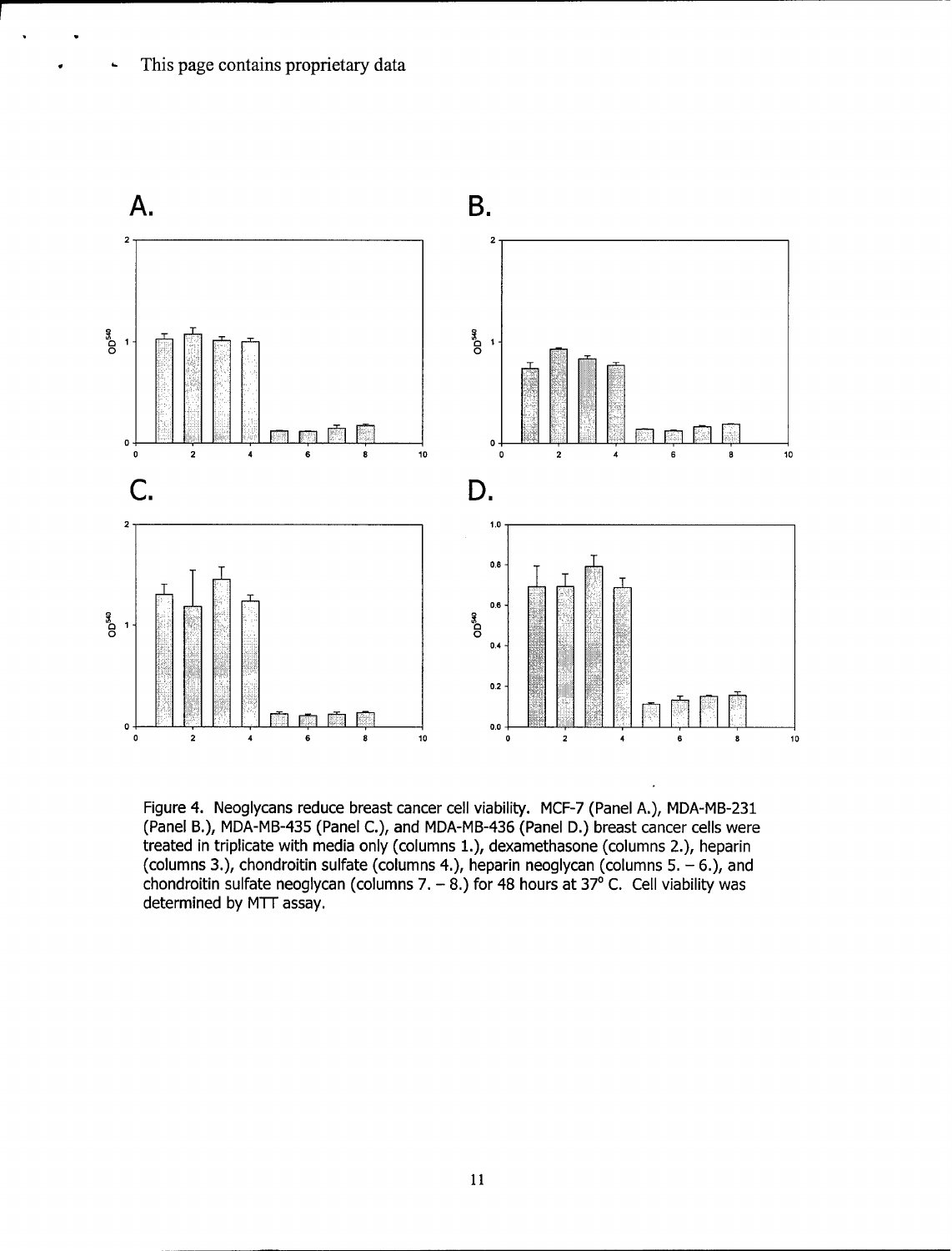

**<sup>9</sup>**DEPARTMENT OF THE ARMY US ARMY MEDICAL RESEARCH AND MATERIEL COMMAND *.-* DE *E* Rl'K APY! **AND** *21,702-5012*

**REPLY TO ATTENTION** OF:

MCMR-RMI-S (70-1y) 28 July 03

MEMORANDUM FOR Administrator, Defense Technical Information Center (DTIC-OCA), 8725 John J. Kingman Road, Fort Belvoir, VA 22060-6218

SUBJECT: Request Change in Distribution Statement

**1.** The U.S. Army Medical Research and Materiel Command has reexamined the need for the limitation assigned to technical reports written for this Command. Request the limited distribution statement for the enclosed accession numbers be changed to "Approved for public release; distribution unlimited." These reports should be released to the National Technical Information Service.

2. Point of contact for this request is Ms. Kristin Morrow at DSN 343-7327 or by e-mail at Kristin.Morrow@det.amedd.army.mil.

FOR THE COMMANDER:

Encl PHYLIS M. RINEHART

Deputy Chief of Staff for Information Management